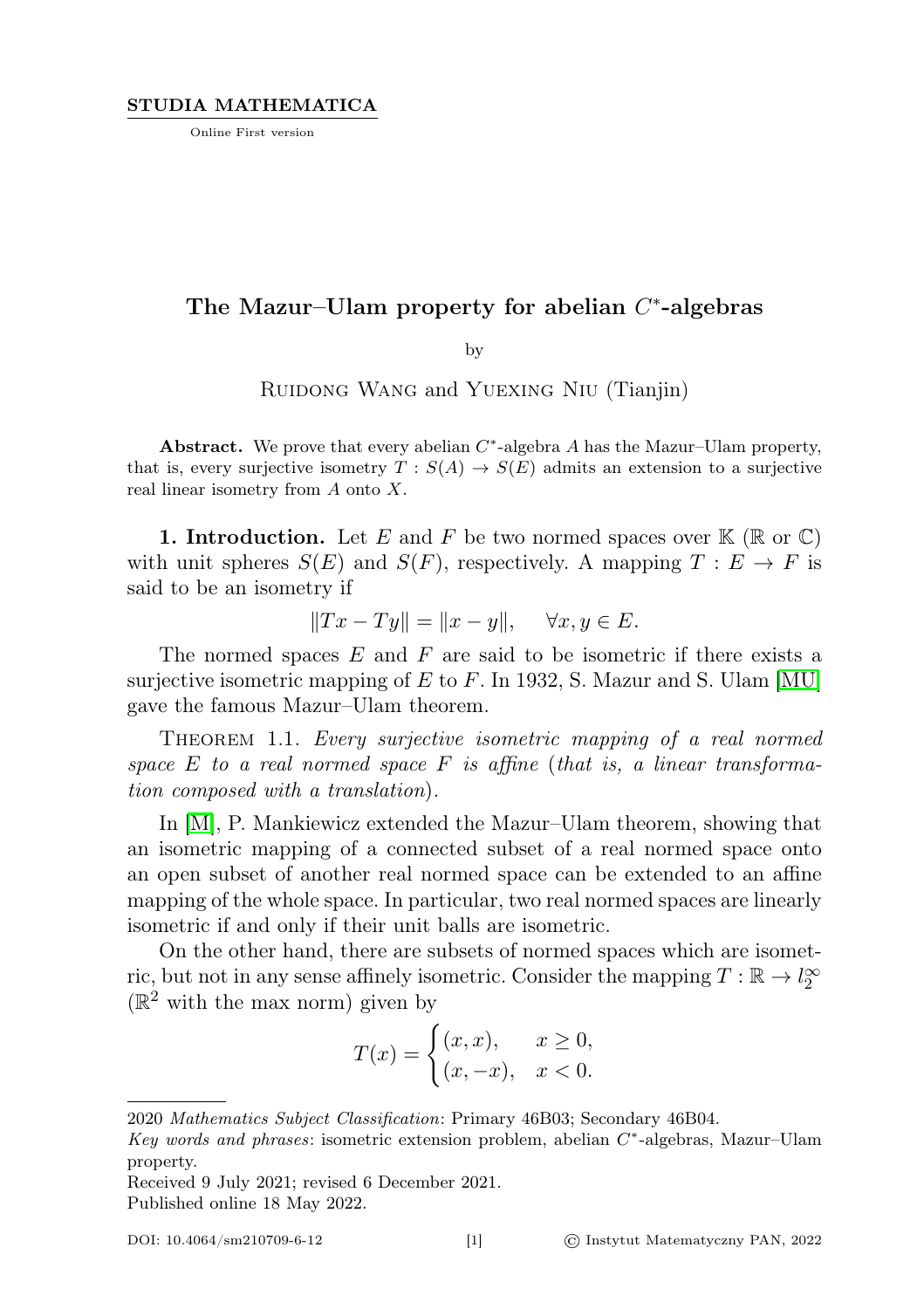Then  $T$  is an isometry, but is clearly not affine. D. Tingley conjectured that the reason for this is that the range of  $T$  does not contain sufficient directions of the space. A very natural set to consider, which one intuitively feels that determines the space, is the unit sphere. In 1987, D. Tingley [\[Ti\]](#page-14-2) posed the following problem.

TINGLEY'S PROBLEM. Suppose that  $T : S(E) \rightarrow S(F)$  is a surjective isometric operator. Does there exist a linear isometric operator  $U : E \to F$ such that  $U|_{S(E)} = T$  where  $S(E)$  and  $S(F)$  denote the unit sphere of E and F respectively?

In [\[Ti\]](#page-14-2), D. Tingley only proved that  $T(-x) = -T(x)$  for any x in  $S(E)$ , when both  $E$  and  $F$  are finite-dimensional normed spaces. At early stages, mathematicians studied this problem for surjective isometries between the unit spheres of two real normed spaces of the same type.

A normed space  $E$  is said to have the *Mazur–Ulam property* (briefly,  $MUP$ ) provided that for every normed space F, every surjective isometry T between the two unit spheres of  $E$  and  $F$  is the restriction of a real linear isometry between the two spaces. The Mazur–Ulam property is intrinsically linked to the Tingley's problem. The class of Banach space satisfying the Mazur–Ulam property includes the spaces  $c_0(\Gamma, \mathbb{R}), \ell_\infty(\Gamma, \mathbb{R}),$  $c_0(\Gamma, \mathbb{C}), \ell_\infty(\Gamma, \mathbb{C})$  on a discrete set  $\Gamma$  (see [\[D,](#page-13-0) [L,](#page-14-3) [JMPR,](#page-14-4) [P2\]](#page-14-5)), and the space  $C(K,\mathbb{R})$  on a compact Hausdorff space K (see [\[L\]](#page-14-3)), and the space  $L^p(\Omega,\mu)$  on a  $\sigma$ -finite measure space (see [\[T\]](#page-14-6)). We can see [\[T1\]](#page-14-7) for more examples of Banach spaces with the Mazur–Ulam property. New achievements prove that the Mazur–Ulam property is satisfied by commutative von Neumann algebras  $[CP]$ , unital complex  $C^*$ -algebras and real von Neumann algebras [\[MO\]](#page-14-8). For more details we refer the reader to the surveys [\[P1,](#page-14-9) [W1\]](#page-14-10). Tingley's problem for two-dimensional normed space has recently been solved by T. Banakh [\[B\]](#page-13-2), who proved that any two-dimensional Banach space has the Mazur–Ulam property.

The answer to Tingley's problem is negative when  $E$  and  $F$  are complex normed spaces: take e.g.  $E = F = \mathbb{C}$  and  $T(x) = \bar{x}$  for all  $x \in \mathbb{C}$  with  $|x| = 1$ . R. S. Wang [\[W2\]](#page-14-11) showed that each isometry between the unit spheres of complex normed space  $C_0(\Omega)$  and  $C_0(K)$  is necessarily the restriction of an isometry between  $C_0(\Omega)$  and  $C_0(K)$  with one part linear and the other part conjugate linear. That the complex Banach space  $C(K)$  has MUP where K is Stonean was proved by María Cueto-Avellaneda and A. M. Peralta [\[CP\]](#page-13-1), who gave the following theorem.

THEOREM 1.2. Let  $T: S(C(K)) \to S(E)$  be a surjective isometry, where K is a Stonean space and E is a complex Banach space. Then there exist two disjoint clopen subsets  $K_1$  and  $K_2$  of K such that  $K = K_1 \cup K_2$  such that if  $K_1$  (respectively,  $K_2$ ) is non-empty, then there exist a closed subspace  $E_1$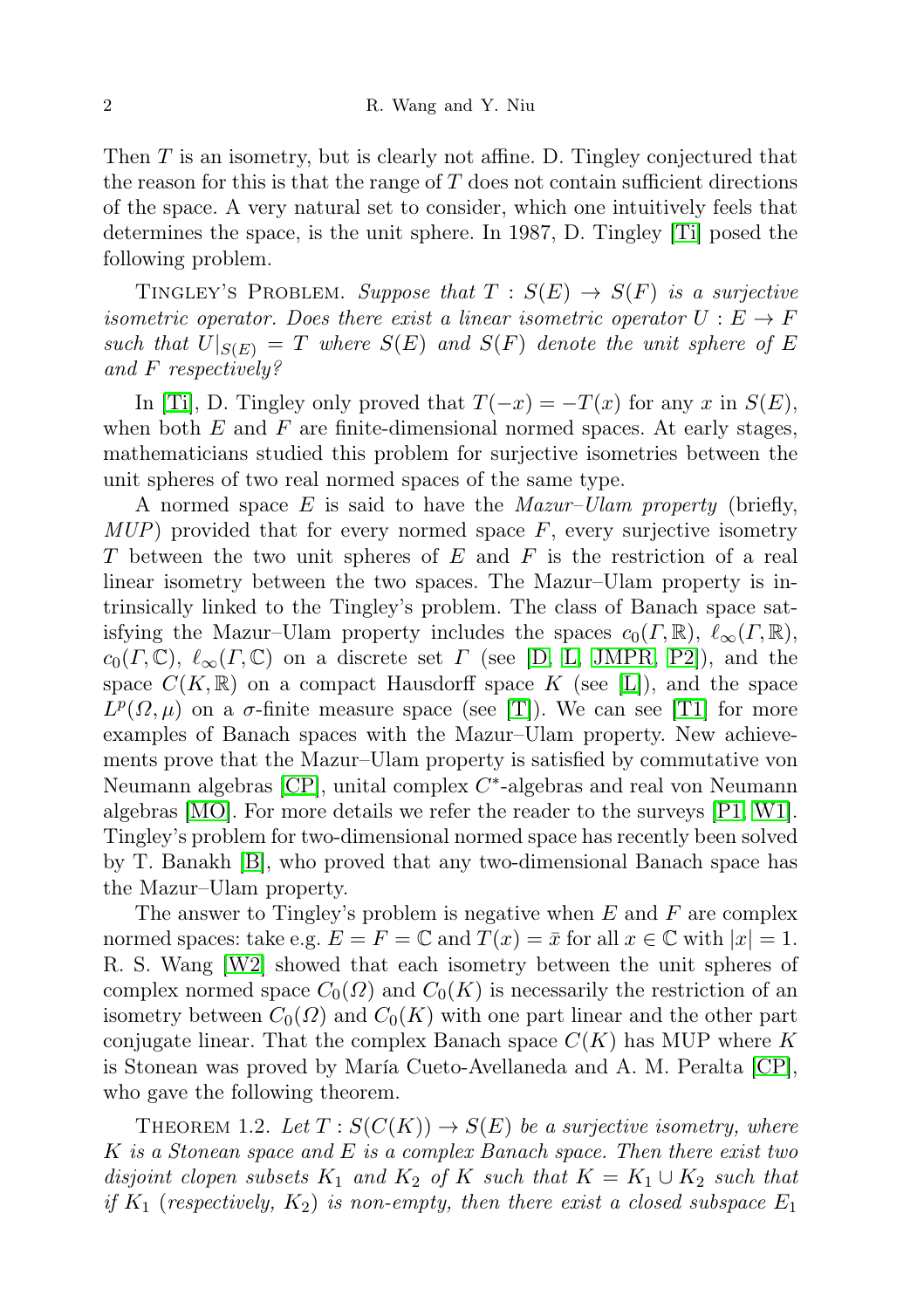(respectively,  $E_2$ ) of E and a complex linear (respectively, conjugate linear) surjective isometry  $T_1: C(K_1) \to E_1$  (respectively,  $T_2: C(K_2) \to E_2$ ) such that  $E = E_1 \oplus_{\infty} E_2$  and  $T(a) = T_1(\pi_1(a)) + T_2(\pi_2(a))$  for every  $a \in S(C(K))$ , where  $\pi_j$  is the natural projection of  $C(K)$  onto  $C(K_j)$  given by  $\pi_j(a) = a|_{K_j}$ . In particular, T admits an extension to a surjective real linear isometry from  $C(K)$  onto E.

A new tool has been recently added by M. Mori and N. Ozawa [\[MO\]](#page-14-8) to the wide range of tools developed in the study of extension of surjective isometries. Since for each compact Hausdorff space  $K$ , the  $C^*$ -algebra  $C(K)$ , of all complex valued continuous functions on  $K$ , is a unital  $C^*$ -algebra Theorem 1.2 admits a generalization valid for all compact Hausdorff spaces.

THEOREM 1.3 (see [\[MO,](#page-14-8) Theorem 1]). Let A be unital (complex)  $C^*$ -algebra or any real von Neumann algebra that is not a type  $I_k$  factor with  $k = 1, 2$ . Then A has the Mazur–Ulam property.

The purpose of this paper is to show that every abelian  $C^*$ -algebra satisfies the Mazur–Ulam property, that is, every surjective isometry between the unit spheres A and  $S(E)$  is necessarily the restriction of an isometry between A and E with one part linear and the other part conjugate-linear.

2. Preliminaries. For any abelian  $C^*$ -algebra without identity, the following theorem holds (see [\[Con,](#page-13-3) Corollary 2.2]).

THEOREM 2.1. If A is an abelian  $C^*$ -algebra without identity and  $\Omega$  is its maximal ideal space, then the Gelfand transform  $G: A \to C_0(\Omega)$  is an isometric  $\ast$ -isomorphism of A onto  $C_0(\Omega)$ .

So in this paper, instead of talking about  $C^*$ -algebras, we consider spaces  $C_0(\Omega)$ , where  $\Omega$  is a locally compact Hausdorff space.

The scalar field K is assumed to be R or C. A mapping  $U : E \to E_1$ between K-linear spaces is *conjugate linear* if

$$
U(\alpha x + \beta y) = \bar{\alpha}U(x) + \bar{\beta}U(y)
$$

for all  $x, y$  in E and all  $\alpha, \beta$  in C.

If  $\Omega$  is a locally compact Hausdorff space,  $C_0(\Omega)$  denotes the Banach space of all continuous functions from  $\Omega$  into K which vanish at infinity, i.e.  $\{t \in \Omega : |x(t)| \geq \varepsilon\}$  is compact in  $\Omega$  for all  $\varepsilon > 0$ . For any f in  $S(C_0(\Omega)),$ let  $M_f$  be the subset of  $\Omega$  such that

$$
M_f = \{ t \in \Omega : f(t) \in \mathbb{T} \} = \{ t \in \Omega : |f(t)| = 1 \} = \{ t \in \Omega : |f(t)| \ge 1 \}.
$$

We always use  $\mathbb T$  to denote the unit sphere of  $\mathbb C$ , i.e.,  $\mathbb T = {\alpha \in \mathbb C : |\alpha| = 1}.$ 

For functions f and g of  $\Omega$  into K, we write  $f \triangleright g$  if  $f(t) = g(t)$  whenever  $f(t) \in \mathbb{T}$  and  $t \in \Omega$ . We say C is a maximal convex subset (or facet)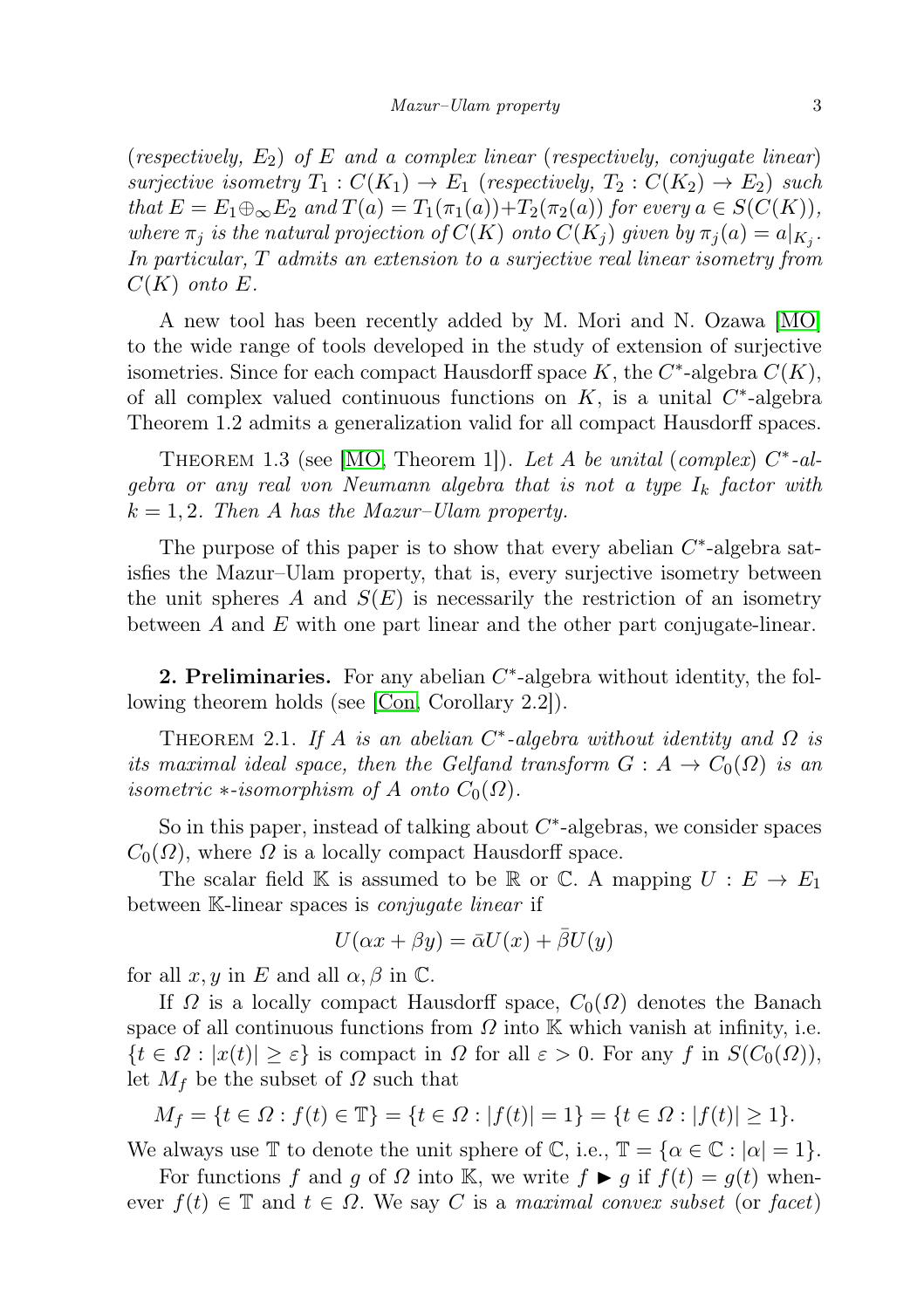of  $S(C_0(\Omega))$  if it is not properly contained in any other convex subset of  $S(C_0(\Omega))$ . For each  $t_0 \in \Omega$  and each  $\lambda \in \mathbb{T}$ , we denote

$$
A(t_0, \lambda) = \{ f \in S(C_0(\Omega)) : f(t_0) = \lambda \}.
$$

Then  $A(t_0, \lambda)$  is a maximal convex subset of  $S(C_0(\Omega))$ .

The following theorem was originally established by L. Cheng and Y. Dong  $|CD|$ , and later rediscovered by R. Tanaka  $|T2|$ .

THEOREM 2.2 (see  $[T2, \text{ Lemma } 3.5]$  $[T2, \text{ Lemma } 3.5]$ ). Let E and F be Banach spaces. Suppose that  $T : S(E) \to S(F)$  is a surjective isometry. Then C is a maximal convex subset of  $S(E)$  if and only if  $T(C)$  is a maximal convex subset of  $S(F)$ .

For normed space  $E$ , we denote

$$
\text{mac } B(E^*)
$$
  
=  $\{ \varphi \in \text{ext } B(E^*) : \varphi^{-1}(1) \cap B(E) \text{ is maximal convex subset of } S(E) \}.$ 

Lemma 3.3 in [\[T3\]](#page-14-13) shows how a suitable application of Eidelheit's separation theorem proves that for every maximal convex subset  $C$  of  $S(E)$  there exists  $\varphi$  in  $S(E^*)$  satisfying  $C = \varphi^{-1}(1) \cap B(E)$ . Using the Krein–Milman theorem, one can easily prove that every maximal convex subset C of  $S(E)$ has the form

$$
C = \{x \in B(E) : \varphi(x) = 1\}
$$

for some  $\varphi \in \text{ext } B(E^*)$ .

If  $T : S(C_0(\Omega)) \to S(E)$  is a surjective isometry, for any  $t_0 \in \Omega$  and  $\lambda \in \mathbb{T}$ , let

$$
supp(t_0, \lambda) = \{ \varphi \in S(E^*) : \varphi(T(f)) = 1, \forall f \in A(t_0, \lambda) \}
$$

and

$$
M_{Tf} = \{ \varphi \in \text{mac } B(E^*) : \varphi(T(f)) \in \mathbb{T} \}.
$$

For any  $t_0 \in \Omega$  and  $\lambda \in \mathbb{T}$ , since  $A(t_0, \lambda)$  is a maximal convex subset of  $S(C_0(\Omega))$ , Theorem 2.2 implies that  $T(A(t_0,\lambda))$  is a maximal convex subset of  $S(E)$ . So supp $(t_0, \lambda) \neq \emptyset$  and supp $(t_0, \lambda)$  is a convex subset of  $B(E^*)$ . Because

$$
\emptyset \neq \mathrm{ext}(\mathrm{supp}(t_0, \lambda)) \subset \mathrm{ext}\, B(E^*)
$$

we have

$$
\emptyset \neq ext(supp(t_0, \lambda)) \cap ext B(E^*) \subset mac B(E^*).
$$

Let us recall some technical results, which will be used later. The following lemma is given by María Cueto-Avellaneda and A. M. Peralta [\[CP\]](#page-13-1), where  $\Omega$  is a compact Hausdorff space. In fact, the same statement is true when  $\Omega$  is a locally compact Hausdorff space.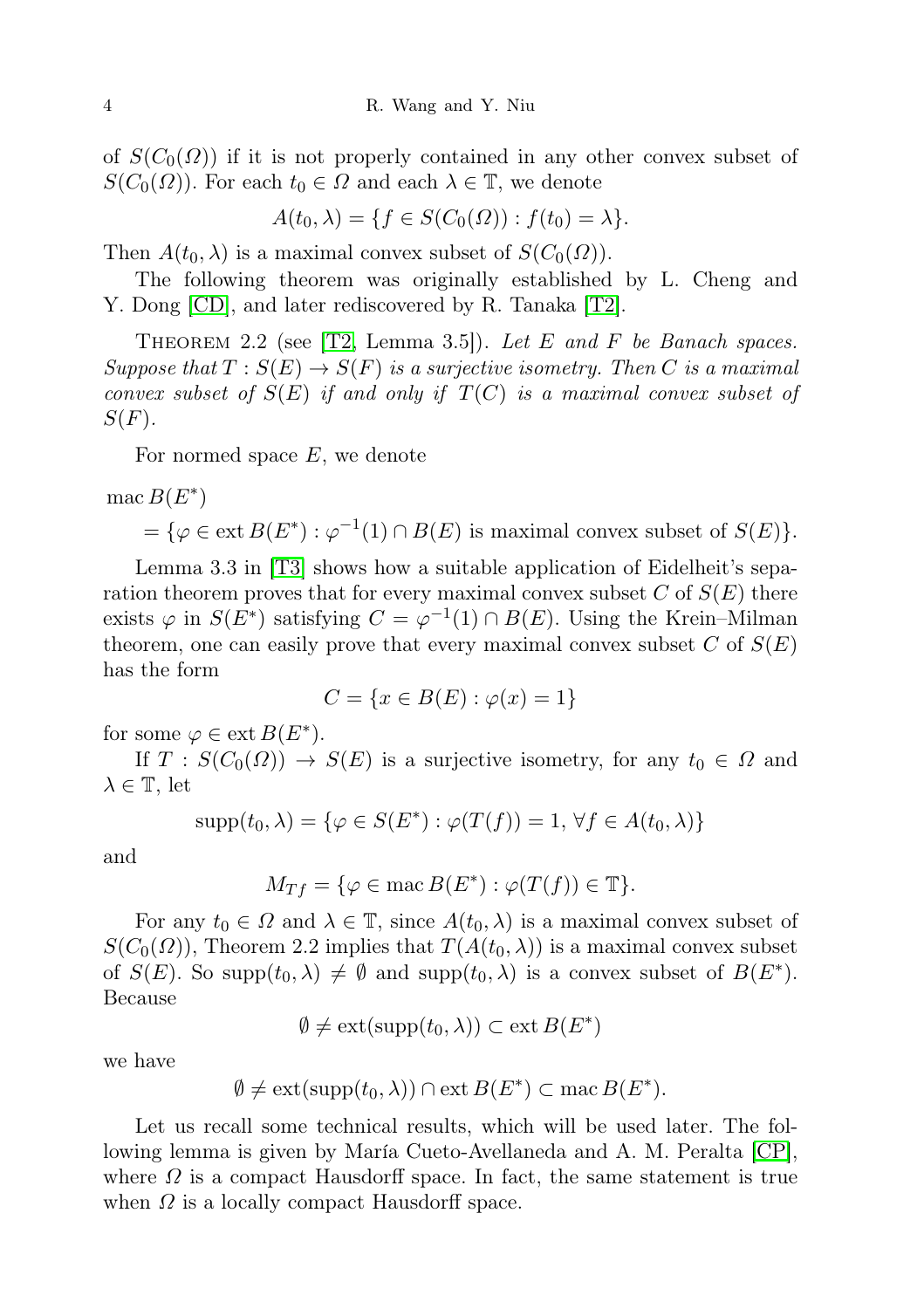LEMMA 2.3 (see [\[CP,](#page-13-1) Lemma 2.4]). If  $\Omega$  is a locally compact Hausdorff space, let  $T : S(C_0(\Omega)) \to S(E)$  be a surjective isometry, where E is a complex normed space. Then for each  $t_0$  in  $\Omega$  and  $\lambda \in \mathbb{T}$  we have

 $\varphi T(f) = -1$  for every  $f \in A(t_0, -\lambda)$  and every  $\varphi \in \text{supp}(t_0, \lambda)$ .

REMARK 2.4. If  $\alpha, \beta \in \mathbb{T}$  satisfy  $|1 - \beta| = |1 - \alpha|$  and  $|1 + \beta| = |1 + \alpha|$ , then  $\alpha = \beta$  or  $\alpha = \beta$ .

LEMMA 2.5 (see [\[W2,](#page-14-11) Lemma 9]). Suppose  $\varphi : \mathbb{T} \to \mathbb{T}$  is an injective map,  $\varphi(1) = 1$  and  $|\varphi(\alpha) - \varphi(\beta)| \leq |\alpha - \beta|$  for all  $\alpha, \beta \in \mathbb{T}$ . Then  $\varphi$  is an isometry of  $\mathbb T$  onto  $\mathbb T$  and either  $\varphi(\alpha) = \alpha$  for all  $\alpha \in \mathbb T$ , or  $\varphi(\alpha) = \overline{\alpha}$  for all  $\alpha \in \mathbb{T}$ .

LEMMA 2.6 (see [\[CP,](#page-13-1) Proposition 2.6]). Suppose  $\Omega$  is a compact Hausdorff space, E is a complex normed space, and  $\lambda \in \mathbb{T}$ . Let  $T : S(C_0(\Omega)) \to$  $S(E)$  be a surjective isometry. Let  $t_0 \in \Omega$  and  $\varphi \in \text{supp}(t_0, \lambda)$ . Then  $\varphi T(h) = 0$  for every  $h \in S(C_0(\Omega))$  with  $h(t_0) = 0$ . Furthermore,  $|\varphi T(h)| < 1$ for every  $h \in S(C_0(\Omega))$  with  $|h(t_0)| < 1$  and every  $\varphi \in \text{supp}(t_0, \lambda)$ .

The inequality of the following theorem was first studied by G. G. Ding [\[Di1\]](#page-13-5). The results were generalized by X. Fang and J. Wang [\[FW1\]](#page-13-6) and X. Yang, Z. Hou and X. Fu [\[YHF\]](#page-14-14), who proved the following theorem.

THEOREM 2.7 (see [\[YHF,](#page-14-14) Theorem 2.2]). Let E and F be normed spaces. Suppose that  $T : S(E) \to S(F)$  is a surjective isometry. If

$$
||T(x) - \lambda T(y)|| \le ||x - \lambda y||
$$

for any  $\lambda \in \mathbb{R}^+$  and  $x, y \in S(E)$ , then T can be extended to a linear isometry on the whole space.

Another technical result of geometric nature, which is applied in this paper, was established by X. N. Fang and J. H. Wang [\[FW2\]](#page-13-7) and G. G.  $\text{Ding}$   $\text{Di2}.$ 

THEOREM 2.8 (see [\[FW2,](#page-13-7) Corollary 2.2]). Let E and F be normed spaces and let  $T : S(E) \to S(F)$  be a surjective isometry. Then, for any x, y in  $S(E)$ , we have  $||x + y|| = 2$  if and only if  $||T(x) + T(y)|| = 2$ .

3. Main lemmas. To prove the main result of this paper, we need the following lemmas.

LEMMA 3.1. If A is a facet of  $S(C_0(\Omega))$ , then there exist  $t_0 \in \Omega$  and  $\tilde{f} \in S(C_0(\Omega))$  such that  $\tilde{f}(t_0) \in \mathbb{T}$  and  $A = A(t_0, \tilde{f}(t_0)).$ 

*Proof.* Fix  $f_0 \in A$ , and for any  $f \in A$ , let

$$
A_f = \{ t \in \Omega : f(t) = f_0(t) \in \mathbb{T} \}.
$$

The convexity of A implies  $A_f \neq \emptyset$ .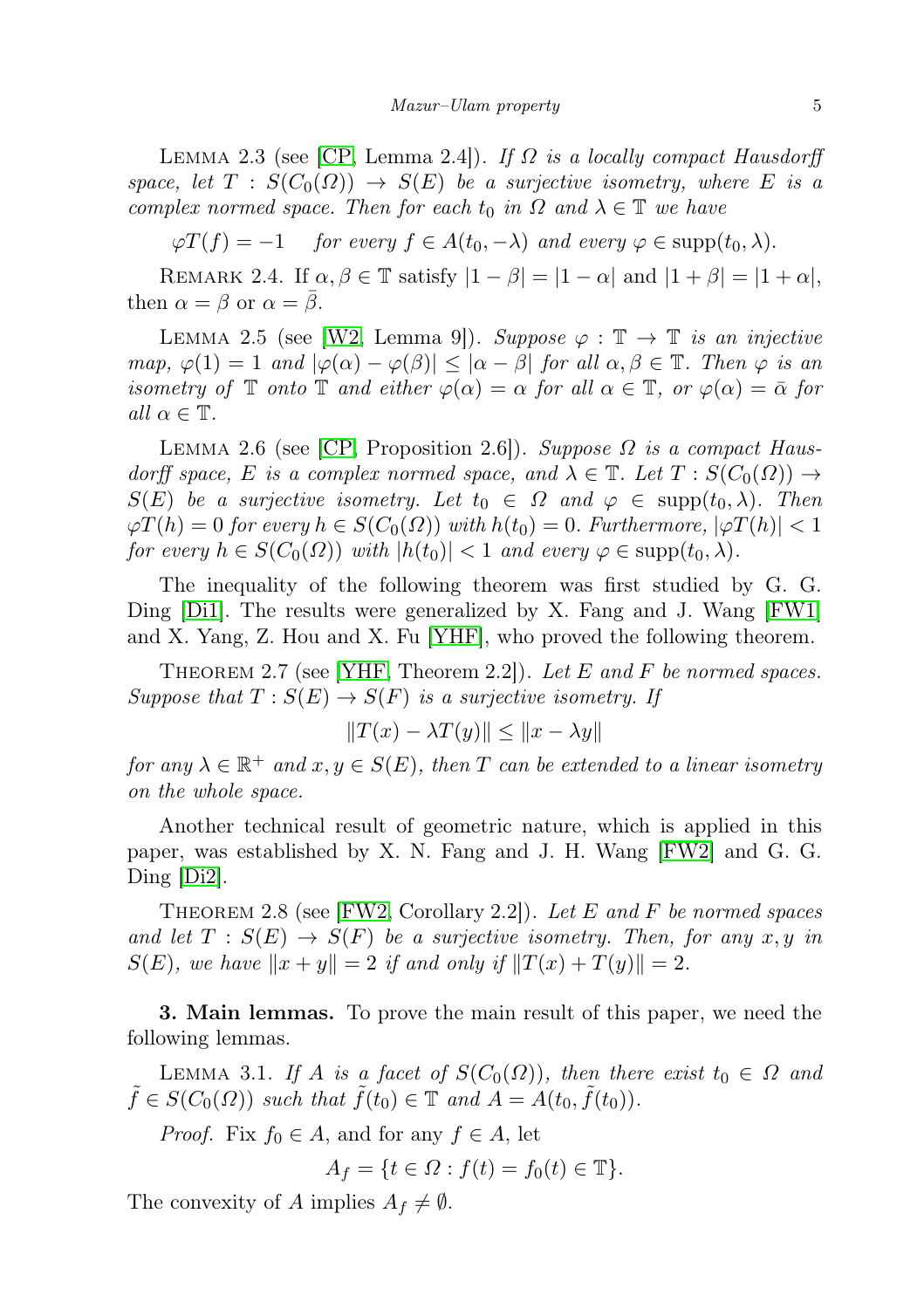We first show that  $\bigcap_{f\in A} A_f \neq \emptyset$ . For any  $f_1,\ldots,f_n \in A$ , since A is convex, it follows that

$$
\bar{f} = \frac{f_0 + f_1 + \dots + f_n}{n+1} \in A.
$$

Let  $t \in A_{\bar{f}}$ . Then  $\bar{f}(t) = f_0(t) \in \mathbb{T}$ . Because  $|f_i(t)| \leq 1$  and  $f_0(t) \in \mathbb{T}$ , it follows that  $f_i(t) = f_0(t)$  for  $i \in \{1, \ldots, n\}$ . Hence

$$
\emptyset \neq A_{\bar{f}} \subset \bigcap_{i=1}^n A_{f_i}.
$$

Thus  $\bigcap_{f\in A} A_f \neq \emptyset$ , because  $A_f$ ,  $f\in A$ , are compact subsets of  $\Omega$ .

We claim that  $\bigcap_{f\in A}A_f$  has at most one point. If not, assume that  $t_0, t_1\in$  $\bigcap_{f\in A} A_f$  and  $t_0 \neq t_1$ . Urysohn's lemma implies that there is a  $g\in S(C_0(\Omega)),$  $0 \leq g \leq 1$ , such that  $g(t_0) = 1$  and  $g(t_1) = 0$ . For any  $f \in A$ , it is obvious that  $[gf_0, f] \subset S(C_0(\Omega))$ . Since A is a maximal convex subset of  $S(C_0(\Omega))$ , it follows that  $gf_0 \in A$ . Our choice of g shows that  $gf_0(t_1) = 0$ , which contradicts  $t_1 \in \bigcap_{f \in A} A_f \subset A_{gf_0}$ .

Finally, let  $\bigcap_{f\in A}A_f = \{t_0\}$  and  $\tilde{f} = f_0$ . It is obvious that  $A\subset A(t_0,\tilde{f}(t_0))$ . The opposite inclusion is obvious, since  $A(t_0, \tilde{f}(t_0))$  is a convex subset of  $S(C_0(\Omega))$  and A is maximal convex subset of  $S(C_0(\Omega))$ .

LEMMA 3.2. Let  $f \in S(C_0(\Omega))$ ,  $\varphi \in \text{mac } B(E^*)$ . If  $\varphi(T(f)) = 1$ , then there exists  $t_0 \in \Omega$  such that  $f(t_0) \in \mathbb{T}$  and  $\varphi \in \text{supp}(t_0, f(t_0)).$ 

*Proof.* Since  $\varphi \in \text{mac } B(E^*)$ , the set  $B = \{x \in S(E) : \varphi(x) = 1\}$ is a facet. Theorem 2.2 implies that  $T^{-1}(B)$  is a facet of  $S(C_0(\Omega))$ . By Lemma 3.1, there exists  $t_0 \in \Omega$  such that  $f(t_0) \in \mathbb{T}$  and  $T^{-1}(B) = A(t_0, f(t_0)).$ Thus  $\varphi \in \text{supp}(t_0, f(t_0))$ . This completes the proof.

LEMMA 3.3. Suppose  $\Omega$  is a locally compact Hausdorff space. Let  $T$ :  $S(C_0(\Omega)) \to S(E)$  be a surjective isometry, where E is a complex Banach space. Then the following statements hold:

(a) For every  $t_1 \neq t_2$  in  $\Omega$ , and all  $\lambda, \mu \in \mathbb{T}$ , we have

 $\mathbb{T} \cdot \text{supp}(t_1, \lambda) \cap \mathbb{T} \cdot \text{supp}(t_2, \mu) = \emptyset.$ 

(b) If  $\mu, \nu \in \mathbb{T}$ ,  $\mu \neq \nu$ , and  $t_0 \in \Omega$ , then supp $(t_0, \nu) \cap \text{supp}(t_0, \mu) = \emptyset$ .

*Proof.* (a) Since  $t_1 \neq t_2$ , by Urysohn's lemma there are disjoint open sets  $W_1, W_2$  such that  $t_1 \in W_1, t_2 \in W_2$ , and  $0 \leq h_1, h_2 \leq 1$  in  $S(C_0(\Omega))$  such that  $h_1(t_1) = 1$ ,  $h_1(t) = 0$  for  $t \notin W_1$  and  $h_2(t_2) = 1$ ,  $h_2(t) = 0$  for  $t \notin W_2$ .

If  $\mathbb{T} \cdot \text{supp}(t_1, \lambda) \cap \mathbb{T} \cdot \text{supp}(t_2, \mu) \neq \emptyset$ , there exist  $\varphi \in \text{supp}(t_1, \lambda)$  and  $\alpha \in \mathbb{T}$  such that  $\alpha \varphi \in \text{supp}(t_2, \mu)$ . Thus  $\varphi T(\lambda h_1) = 1$  and  $\alpha \varphi T(\mu h_2) = 1$ .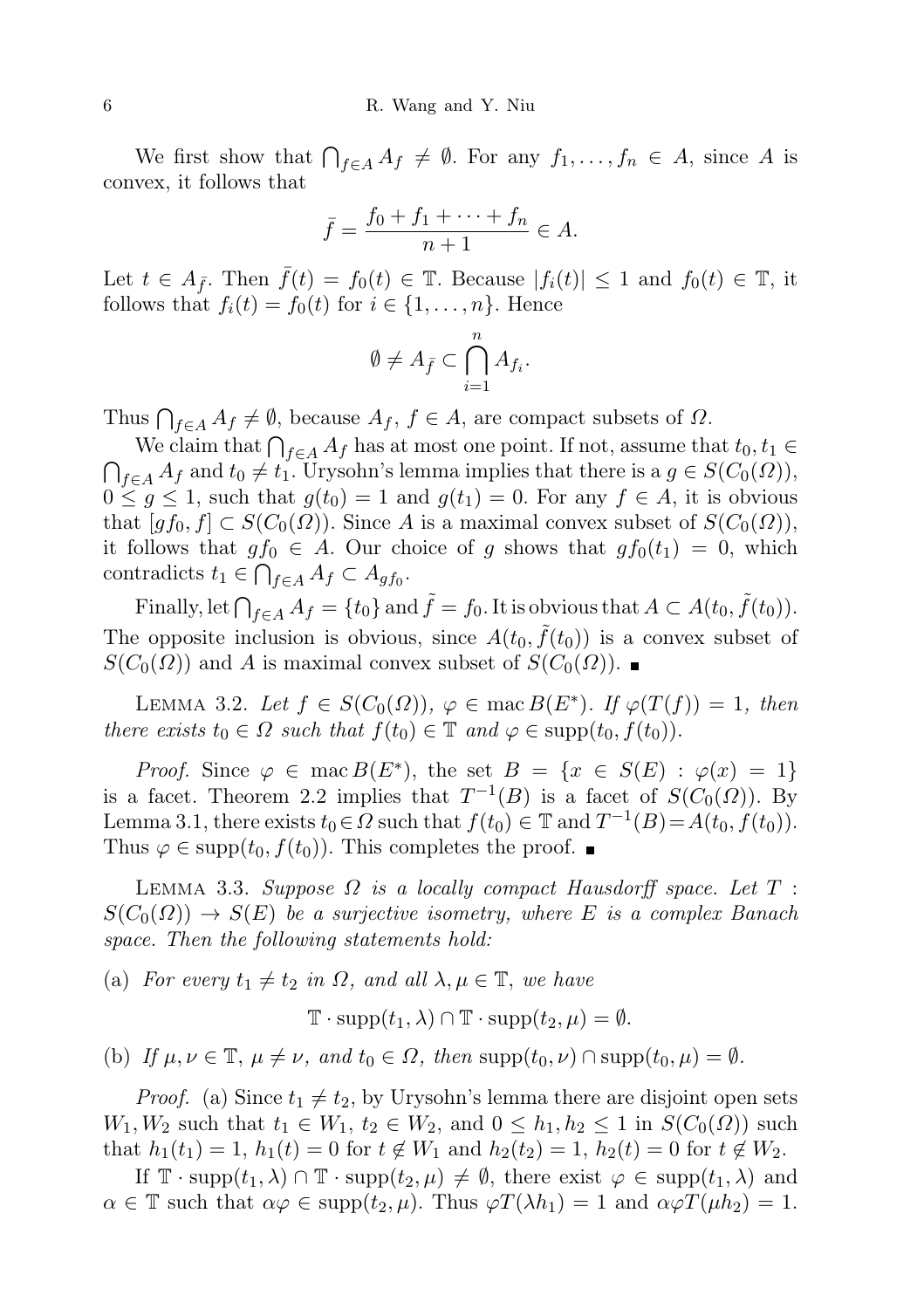By Lemma 2.3 we obtain

$$
(1) \qquad |1-\overline{\alpha}|=|\varphi T(\lambda h_1)-\varphi T(\mu h_2)|\leq ||\lambda h_1-\mu h_2||=1,
$$

$$
(2) \t\t |1+\overline{\alpha}|=|\varphi T(\lambda h_1)-\varphi T(-\mu h_2)|\leq ||\lambda h_1+\mu h_2||=1.
$$

(1) and (2) imply that  $\alpha = 0$ , which contradicts  $\alpha \in \mathbb{T}$ .

(b) The proof of (b), coming from [\[CP\]](#page-13-1), is given for completeness. Let  $\varphi \in \text{supp}(t_0, \nu) \cap \text{supp}(t_0, \mu)$  with  $\mu \neq \nu$ , and  $h_0 \in A(t_0, 1)$ . Since  $\mu h_0 \in$  $A(t_0,\mu)$  and  $\nu h_0 \in A(t_0,\nu)$ , we get

$$
2 = \varphi f(\nu h_0) + \varphi f(\mu h_0) \le ||f(\nu h_0) + f(\mu h_0)|| \le 2,
$$

and by Theorem 2.8 we have  $2 = ||\nu h_0 + \mu h_0|| = |\mu + \nu|$ , which holds if and only if  $\mu = \nu$ .

LEMMA 3.4. If  $f, g \in S(C_0(\Omega))$ , then  $f \blacktriangleright g$  if and only if for all  $\varphi \in$ mac  $B(E^*)$  with  $\varphi T(f) \in \mathbb{T}$ , we have  $\varphi T(f) = \varphi T(g)$ .

*Proof.* Suppose  $f \triangleright g$ . Let  $\varphi \in \text{mac } B(E^*)$  with  $\varphi T(f) = \alpha \in \mathbb{T}$ . Then 1  $\frac{1}{\alpha}\varphi(T(f)) = 1$ . By Lemma 3.1, there exists  $t_0 \in \Omega$  such that  $f(t_0) \in \mathbb{T}$ and  $\frac{1}{\alpha}\varphi \in \text{supp}(t_0, f(t_0))$ . Since  $f \blacktriangleright g$ , it follows that  $g(t_0) = f(t_0)$ . Then 1  $\frac{1}{\alpha}\varphi(T(g))=1.$  Thus  $\varphi T(f)=\alpha=\varphi T(g).$ 

Conversely, assume that  $t_0 \in \Omega$  and  $f(t_0) \in \mathbb{T}$ . Then there exists

$$
\varphi \in \mathrm{supp}(t_0, f(t_0)) \cap \mathrm{mac}\, B(E^*)
$$

such that  $\varphi T(f) = 1$ . Since  $\varphi T(g) = \varphi T(f) = 1$ , Lemmas 3.2 and 3.3 imply that  $g(t_0) = f(t_0)$ , so  $f \triangleright g$ .

REMARK 3.5. Let  $\varphi \in \text{mac } B(E^*)$ . Then  $\varphi^{-1}(1) \cap B(E)$  is a facet. By Theorem 2.2 we see that  $T^{-1}(\varphi^{-1}(1) \cap B(E))$  is a facet in  $C_0(\Omega)$ , so there exist  $t_0 \in \Omega$  and  $\alpha \in \mathbb{T}$  such that  $\varphi \in \text{supp}(t_0, \alpha)$ . If  $\beta \in \mathbb{T}$ , it is obvious that  $\beta \varphi \in \text{mac } B(E^*)$ . So there exist  $t_1 \in \Omega$  and  $\gamma \in \mathbb{T}$  such that  $\beta \varphi \in \Omega$ supp $(t_1, \gamma)$ . Lemma 3.3 implies that  $t_0 = t_1$  and  $\gamma$  is uniquely determined by  $\beta$ . Let  $m(\beta) = \gamma$ ; then m is a function of T to T.

LEMMA 3.6. Let  $m : \mathbb{T} \to \mathbb{T}$  be as in Remark 3.5. Then m is a surjective *isometry of*  $\mathbb{T}$  to  $\mathbb{T}$ .

*Proof.* Lemma 3.3 implies that  $m$  is injective.

Let  $\beta_1, \beta_2 \in \mathbb{T}$  and  $f \in A(t_0, \alpha)$ . By the definition of m, we obtain

$$
\beta_1 \varphi \left( T \left( \frac{m(\beta_1)}{\alpha} f \right) \right) = 1
$$
 and  $\beta_2 \varphi \left( T \left( \frac{m(\beta_2)}{\alpha} f \right) \right) = 1$ .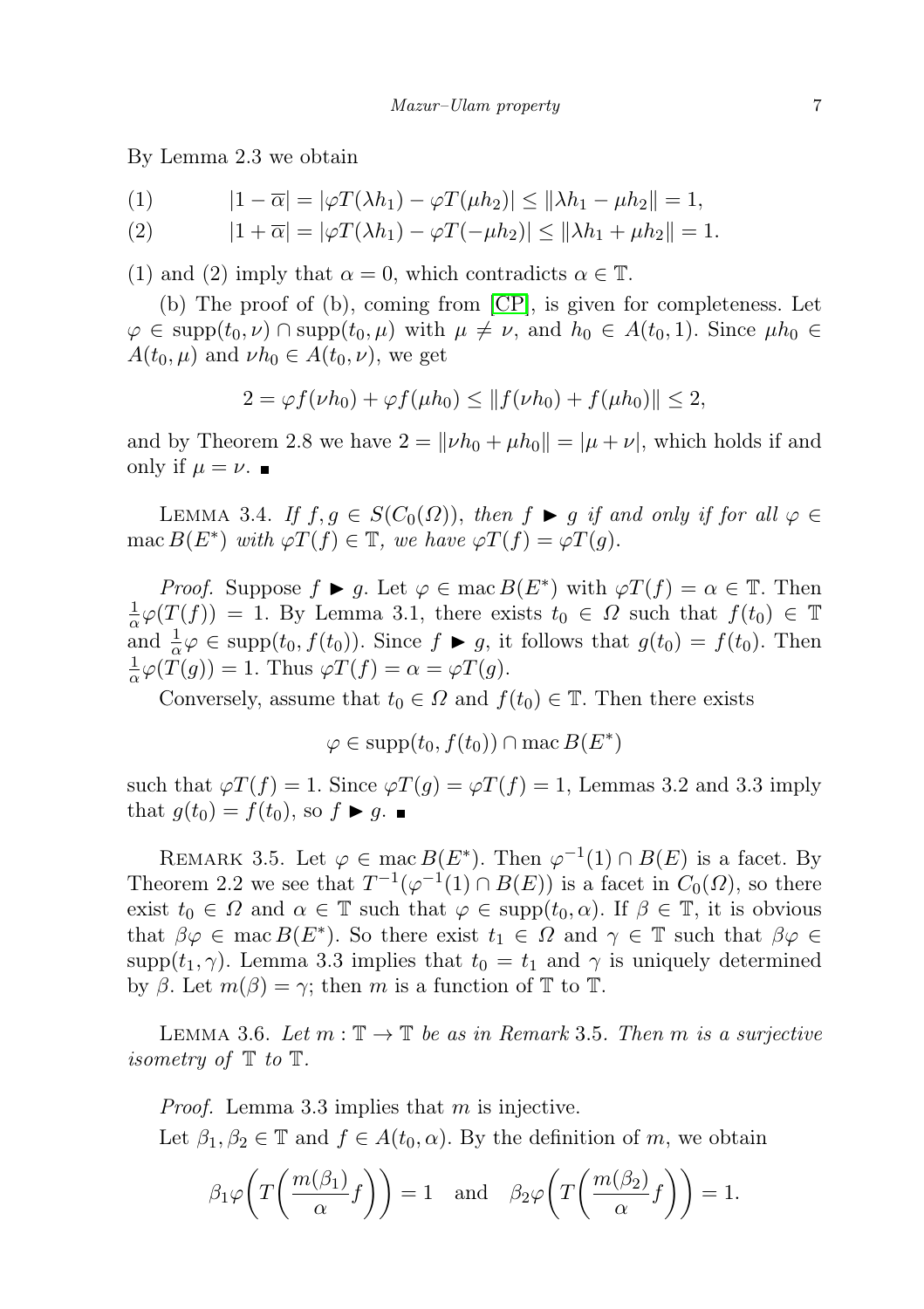So

(3) 
$$
|\beta_1 - \beta_2| = \left| \varphi \left( T \left( \frac{m(\beta_1)}{\alpha} f \right) \right) - \varphi \left( T \left( \frac{m(\beta_1)}{\alpha} f \right) \right) \right|
$$

$$
\leq \left\| T \left( \frac{m(\beta_1)}{\alpha} f \right) - T \left( \frac{m(\beta_2)}{\alpha} f \right) \right\|
$$

$$
= |m(\beta_1) - m(\beta_2)|.
$$

It is obvious that  $m(1) = \alpha$  and  $m(-1) = -\alpha$ . By (3), for any  $\beta \in \mathbb{T}$ , we obtain

$$
|m(1) - m(\beta)| = |\alpha - m(\beta)| \ge |1 - \beta|,
$$
  

$$
|m(-1) - m(\beta)| = |\alpha + m(\beta)| \ge |1 + \beta|.
$$

But

$$
4 = |1 - \beta|^2 + |1 + \beta|^2 \le |\alpha - m(\beta)|^2 + |\alpha + m(\beta)|^2 = 4,
$$

which implies that  $|1+\beta| = |\alpha+m(\beta)|$  and  $|1-\beta| = |\alpha-m(\beta)|$ . Remark 2.4 implies  $m(\beta) = \alpha \beta$  or  $m(\beta) = \alpha \overline{\beta}$ . Since  $m(\overline{\beta}) = \alpha \overline{\beta}$  or  $m(\overline{\beta}) = \alpha \beta$ , the injectivity of m implies that

$$
\{m(\beta), m(\bar{\beta})\} = \{\alpha\beta, \alpha\bar{\beta}\}.
$$

So m is surjective. By Lemma 2.5, m is a surjective isometry of  $\mathbb{T}$  to  $\mathbb{T}$ .

LEMMA 3.7. Let  $f, g \in S(C_0(\Omega))$ . Then  $M_f \cap M_g = \emptyset$  if and only if  $M_{T(f)} \cap M_{T(g)} = \emptyset.$ 

*Proof.* Let  $f, g \in S(C_0(\Omega))$  with  $M_f \cap M_g = \emptyset$ . Since  $\Omega$  is locally compact and the sets  $M_f$ ,  $M_g$  are compact, there exist disjoint open subsets  $U_1$  and  $U_2$  of  $\Omega$  with compact closures such that  $M_f \subseteq U_1, M_g \subseteq U_2$ . By Urysohn's lemma, there are  $0 \leq h_1, h_2 \leq 1$  in  $S(C_0(\Omega))$  such that  $h_1(M_f) = 1$  $h_2(M_g)$  and  $h_1(U_1^c) = 0 = h_2(U_2^c)$ . It is easy to see that  $f \blacktriangleright h_1 f \blacktriangleright f$ ,  $g \triangleright h_2 g \triangleright g$  and  $M_f = M_{h_1f}$ ,  $M_g = M_{h_2g}$ . Since  $U_1$  and  $U_2$  are disjoint, we obtain  $h_1 f + h_2 g \in S(C_0(\Omega))$  and  $h_1 f, h_2 g$  ►  $(h_1 f + h_2 g)$ .

If  $M_{Tf} \cap M_{Tg} \neq \emptyset$ , let  $\varphi_0 \in M_{Tf} \cap M_{Tg}$ . Then  $\varphi_0(T(f)), \varphi_0(T(g)) \in \mathbb{T}$ . Since  $h_1f$ ,  $h_2g \blacktriangleright (h_1f + h_2g)$ , Lemma 3.4 implies that

$$
\varphi_0(Tf) = \varphi_0(T(h_1f)) = \varphi_0(T(h_1f + h_2g)) = \varphi_0(T(h_2g)) = \varphi_0(Tg).
$$

Lemmas 3.2 and 3.3 imply that there exists  $t_0 \in \Omega$  such that

$$
h_1(t_0)f(t_0) = h_2(t_0)g(t_0),
$$

thus  $t_0 \in M_f \cap M_q$ , which contradicts  $M_f \cap M_q = \emptyset$ .

Conversely, suppose  $f, g \in S(C_0(\Omega))$  with  $M_{Tf} \cap M_{Tg} = \emptyset$ , but  $M_f \cap$  $M_q \neq \emptyset$ . Let  $t_0 \in M_f \cap M_q$ ,  $\alpha = f(t_0)$ ,  $\beta = g(t_0)$  and  $\varphi \in \text{supp}(t_0, \alpha) \cap$ mac  $B(E^*)$ , Remark 3.5 and Lemma 3.6 imply that  $m^{-1}(\beta)\varphi \in \text{supp}(t_0, \beta)$ . So  $\varphi \in M_{Tf} \cap M_{Tg}$ , which contradicts  $M_{Tf} \cap M_{Tg} = \emptyset$ .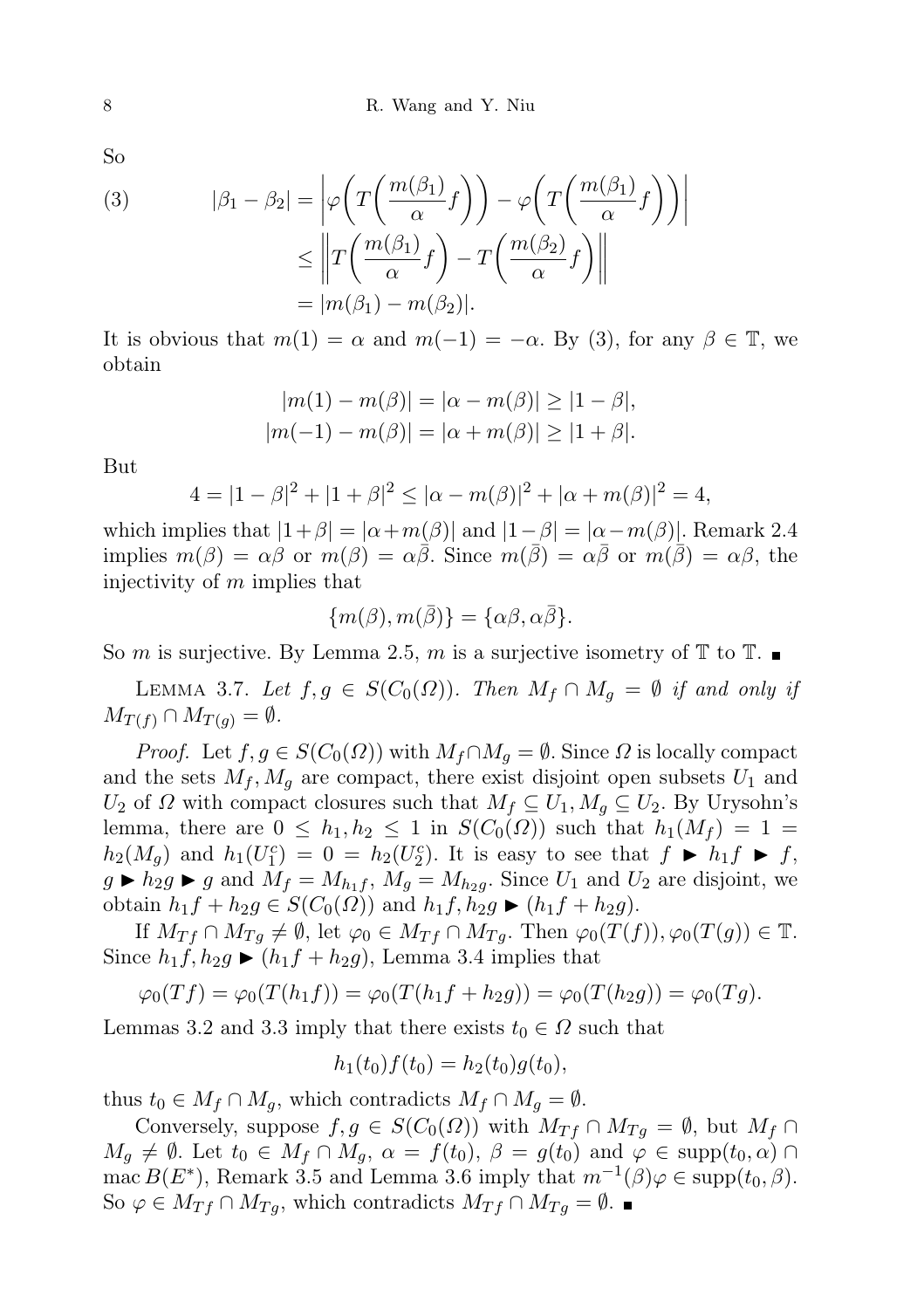LEMMA 3.8. Let  $f, g \in S(C_0(\Omega))$ . Then  $M_f \subseteq M_q$  if and only if  $M_{T(f)} \subseteq$  $M_{T(g)}$ .

*Proof.* Suppose  $M_{T(f)} \subseteq M_{T(g)}$  and there exists  $t_0 \in M_f \setminus M_g$ . Then there exists  $h \in S(C_0(\Omega))$  such that  $0 \leq h \leq 1$ ,  $h(t_0) = 1$  and  $h(M_q) = 0$ . Let  $\widetilde{f} = hf$ . Then  $\widetilde{f} \in S(C_0(\Omega))$  and  $M_{\widetilde{f}} \cap M_g = \emptyset$ . By Lemma 3.7, we have  $M_{T\tilde{f}} \cap M_{Tg} = \emptyset$ . But obviously  $\tilde{f} \blacktriangleright f$ , and Lemma 3.4 implies that  $M_{T\tilde{f}} \subseteq M_{Tf} \subseteq M_{Tg}$ , which contradicts  $M_{T\tilde{f}} \cap M_{Tg} = \emptyset$ .

Conversely, suppose  $M_f \subseteq M_g$  and there exists  $\varphi_0 \in M_{Tf} \setminus M_{Tg}$ . We can assume that  $\varphi_0 T f = 1$ . By Lemma 3.2, there exists  $t_0 \in \Omega$  such that  $f(t_0) \in \mathbb{T}$  and  $\varphi_0 \in \text{supp}(t_0, f(t_0)).$ 

Since  $M_f \subseteq M_g$ ,  $g(t_0) \in \mathbb{T}$ . Let  $\varphi = \varphi_0$ . By Lemma 3.6, we obtain

$$
m^{-1}(g(t_0))\varphi_0 \in \mathrm{supp}(t_0,g(t_0)).
$$

But it is obvious that  $m^{-1}(g(t_0))\varphi_0 \in \text{mac } B(E^*),$  so  $m^{-1}(g(t_0))\varphi_0 \in M_{Tg}$ and  $\varphi_0 \in M_{Tq}$ , which contradicts  $\varphi_0 \in M_{Tf} \setminus M_{Tq}$ .

LEMMA 3.9. For any  $t \in \Omega$ ,

$$
\phi_T(t) = \bigcap \{ M_{T(f)} : f \in S(C_0(\Omega)) \text{ and } f(t) \in \mathbb{T} \} \neq \emptyset.
$$

*Proof.* Fix  $t_0 \in \Omega$ . We need to show that the family

$$
\{M_{T(f)}: f \in S(C_0(\Omega)) \text{ and } f(t_0) \in \mathbb{T}\}\
$$

of subsets of ext  $B(E^*)$  has the finite intersection property. For any  $f_1, \ldots, f_n$ in  $S(C_0(\Omega))$  with  $f_i(t_0) \in \mathbb{T}$   $(i = 1, \ldots, n)$ , define

$$
f_0(t) = \frac{1}{n} \sum_{i=1}^n |f_i(t)|, \quad \forall t \in \Omega.
$$

Then  $||f_0|| \leq 1$  and  $f_0(t_0) = 1$ , so  $f_0 \in S(C_0(\Omega))$ . Since  $|f_i(t)| \leq 1$   $(i =$  $1, \ldots, n$ , we have  $|f_i(t)| = 1$   $(i = 1, \ldots, n)$  whenever  $|f_0(t)| = 1$ . Therefore

$$
M_{f_0}\subseteq M_{f_i} \quad (i=1,\ldots,n).
$$

It follows from Lemma 3.8 that

 $M_{T(f_0)} \subseteq M_{T(f_i)} \quad (i = 1, \ldots, n),$ 

thus  $M_{T(f_0)} \subseteq \bigcap_{i=1}^n M_{T(f_i)}$ . Now  $M_{T(f_0)} \neq \emptyset$  implies  $\bigcap_{i=1}^n M_{T(f_i)} \neq \emptyset$ . Hence the family

$$
\{M_{T(f)} : f \in S(C_0(\Omega)) \text{ and } f(t_0) \in \mathbb{T}\}\
$$

has the finite intersection property, which shows that  $\phi_T(t_0) \neq \emptyset$ .

Let  $\Phi$  be s set-valued function from a set A to the subsets of a set B. A selection of  $\Psi$  of  $\Phi$  is a mapping  $\Psi : A \to B$  such that  $\Psi(a) \in \Phi(a)$  for all  $a$  in  $A$ .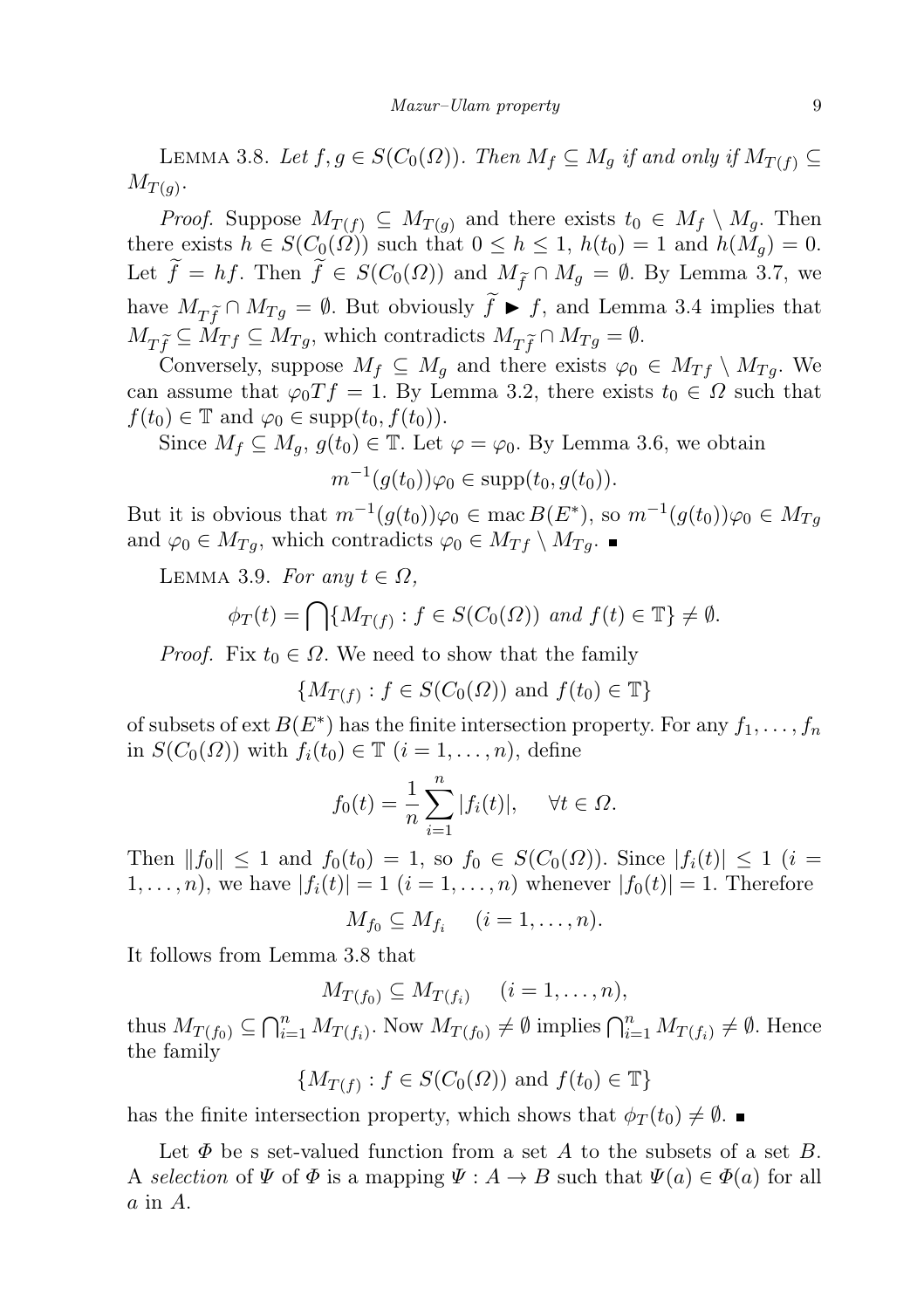LEMMA 3.10. For any t in  $\Omega$ , the set-valued function  $\phi_T$  admits a selection  $\psi_T$  such that  $\psi_T(t)(Tf) = 1$  whenever  $f \in S(C_0(\Omega))$  and  $f(t) = 1$ .

*Proof.* For any t in  $\Omega$ , let  $f_0$  in  $S(C_0(\Omega))$  with  $f_0(t) = 1$ . Choose  $x^* \in$  $\phi_T(t)$  with

$$
x^*(Tf_0) = 1.
$$

For any  $f \in S(C_0(\Omega))$  with  $f(t) = 1$ , let  $h = \frac{1}{2}$  $\frac{1}{2}(f_0 + f)$ . Then  $||h|| = 1$ and  $h(t) = 1$ . Obviously,  $h \blacktriangleright f_0, f$ . By Lemma 3.4 we obtain

$$
x^*(T(h)) = x^*(T(f_0)) = x^*(T(f)).
$$

It follows that  $\psi_T(t) = x^*$  is well defined and  $\psi_T(t)(Tf) = 1$  whenever  $f \in S(C_0(\Omega))$  and  $f(t) = 1$ .

REMARK 3.11. According to Lemma 3.10, for any t in  $\Omega$ , we have  $\psi_T(t) \in$  $supp(t, 1)$ .

LEMMA 3.12. Let  $\psi_T$  be as in Lemma 3.10. For any  $t_0 \in \Omega$  and  $\alpha \in \mathbb{T}$ , if  $g \in S(C_0(\Omega))$  with  $g(t_0) = \alpha \in \mathbb{T}$ , then  $\psi_T(t_0)(Tg) = \alpha$  or  $\psi_T(t_0)(Tg) = \bar{\alpha}$ .

*Proof.* Let  $f = \bar{\alpha}g$ . Since  $g(t_0) = \alpha f(t_0) = \alpha$  and  $\psi_T(t_0) \in M_{Tg}$ , it follows that  $\psi_T(t_0)(Tq) \in \mathbb{T}$ . Let  $\psi_T(t_0)(Tq) = \beta \in \mathbb{T}$ . We have

(4) 
$$
||f - g|| = ||f - \alpha f|| = |1 - \alpha| ||f|| = |1 - \alpha|.
$$

Moreover,

(5) 
$$
||f - g|| = ||Tf - Tg|| \ge ||\psi_T(t_0)(Tf - Tg)||
$$

$$
= ||\psi_T(t_0)(Tf) - \psi_{T_0}(t)(Tg)|| = |1 - \beta|.
$$

Then (4) and (5) show that  $|1 - \alpha| \geq |1 - \beta|$ .

Since 
$$
-f(t_0) = -1
$$
, by Lemma 2.3,  $\psi_T(t_0)T(-f) = -1$ . Further,  
\n
$$
|1 + \beta| = ||\psi_T(t_0)(Tf) + \psi_T(t_0)(Tg)|| = ||\psi_T(t_0)(Tg) - \psi_T(t_0)(T(-f))||
$$
\n
$$
= ||\psi_T(t_0)(Tg - T(-f))||
$$
\n
$$
\leq ||(Tg - T(-f))|| = ||g + f||
$$
\n
$$
= ||\alpha g + g|| = |1 + \alpha| ||g|| = |1 + \alpha|.
$$

But

$$
4 = |1 - \beta|^2 + |1 + \beta|^2 \le |1 - \alpha|^2 + |1 + \alpha|^2 = 4,
$$

which implies that  $|1 + \beta| = |1 + \alpha|$  and  $|1 - \beta| = |1 - \alpha|$ . By Remark 2.4,  $\beta = \alpha$  or  $\beta = \bar{\alpha}$ . So  $\psi_T(t_0)(T_g) = \alpha$  or  $\psi_T(t_0)(T_g) = \bar{\alpha}$ .

LEMMA 3.13. Let  $\psi_T$  be as in Lemma 3.10. For any  $t_0 \in \Omega$ , if for some  $f_0 \in S(C_0(\Omega))$  with  $f_0(t_0) = \alpha \in \mathbb{T} \setminus \{\pm 1\}, \ \psi_T(t_0)(Tf_0) = \alpha$  (respectively,  $\psi_T(t_0)(Tf_0) = \bar{\alpha}$ , then  $\psi_T(t_0)(Tf) = \alpha$  (respectively,  $\psi_T(t_0)(Tf) = \bar{\alpha}$ ) for any  $f \in S(C_0(\Omega))$  with  $f(t_0) = \alpha$ .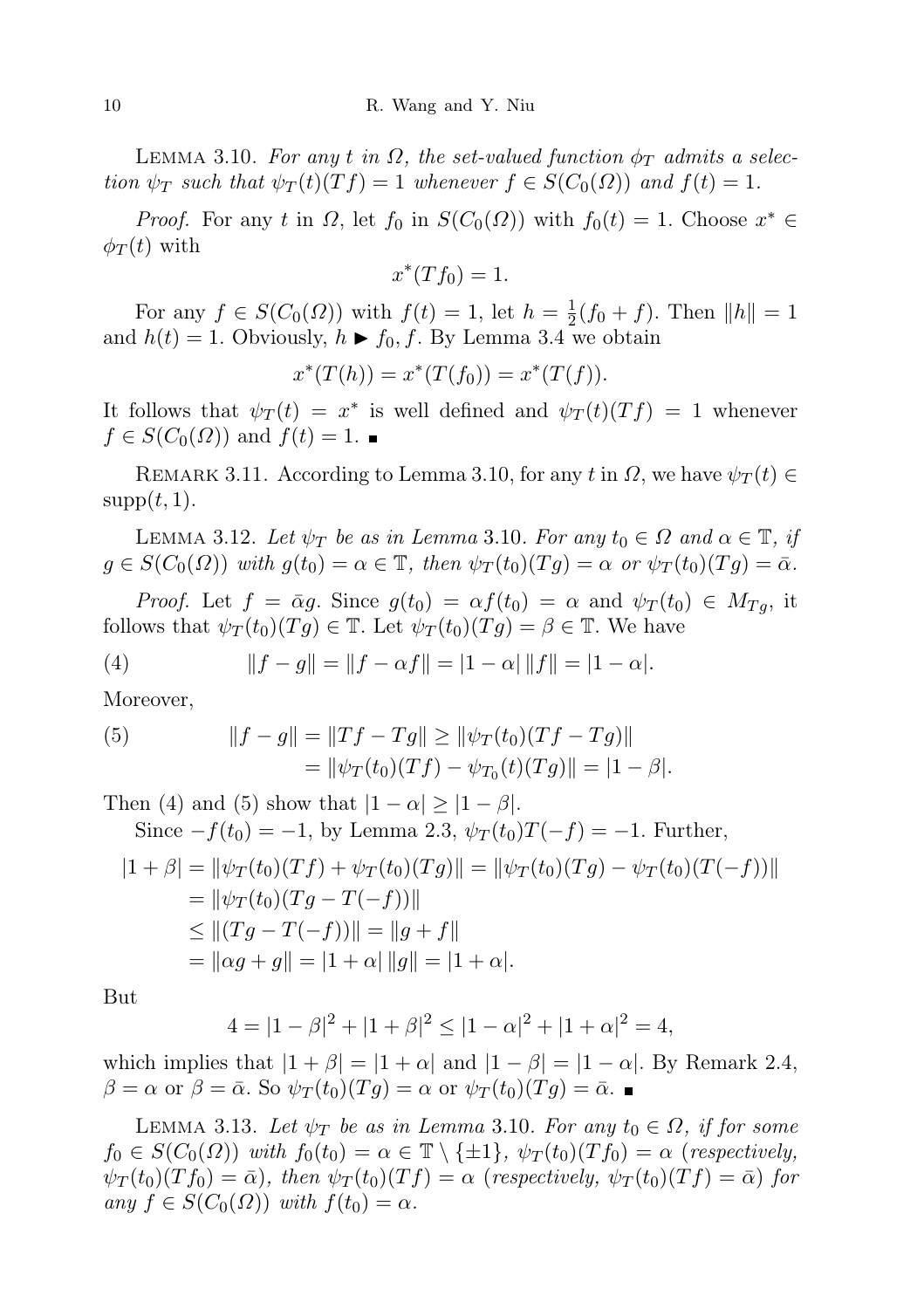*Proof.* Fix  $f \in S(C_0(\Omega))$  with  $f(t_0) = \alpha$ . Let  $n \in \mathbb{N}$  and

$$
f_i = \frac{i}{n}f + \left(1 - \frac{i}{n}\right)f_0.
$$

Then  $f_i \in S(C_0(\Omega))$  and  $f_i(t_0) = \alpha$ , for  $i = 0, 1, \ldots, n$ . Since

2  $\frac{2}{n} \geq \frac{1}{n}$ (6)  $\frac{2}{n} \geq \frac{1}{n} \|f - f_0\| = \|f_i - f_{i+1}\| = \|Tf_i - Tf_{i+1}\|$  $> ||\psi_T (t_0) T f_i - \psi_T (t_0) T f_{i+1}||$ 

for  $i = 0, 1, \ldots, n - 1$ . We can choose n large enough so that  $\frac{2}{n} < |\alpha - \bar{\alpha}|$ . By Lemma 3.12 and (6), we obtain

$$
\psi_T(t_0)(Tf) = \psi_T(t_0)(Tf_n) = \psi_T(t_0)(Tf_{n-1}) = \cdots = \psi_T(t_0)(Tf_0).
$$

This completes the proof. ■

LEMMA 3.14. Let  $\psi_T$  be as in Lemma 3.10. For any  $t_0 \in \Omega$ , if for some  $f_0 \in S(C_0(\Omega))$  with  $\psi_T(t_0)(Tf_0) = f_0(t_0) \in \mathbb{T} \setminus \{\pm 1\}$  (respectively,  $\psi_T(t_0)(Tf_0) = \overline{f_0(t_0)} \in \mathbb{T} \setminus {\pm 1}$ , then  $\psi_T(t_0)(Tf) = f(t_0)$  (respectively,  $\psi_T(t_0)(Tf) = \overline{f(t_0)}$  for any  $f \in S(C_0(\Omega))$  with  $f(t_0) \in \mathbb{T}$ .

Proof. The proof of the two cases is similar. We consider only the case  $\psi_T(t_0)(T f_0) = f_0(t_0).$ 

Let  $\alpha = f_0(t_0)$ ,  $\beta = f(t_0)$  and  $g = \overline{\beta} \alpha f$ . By Lemma 3.13, we obtain  $\psi_{\text{eff}}(t)$  (T f ) = f(t) = a = g(t) =  $\psi_{\text{eff}}(t)$  (T g).

$$
\psi_T(t_0)(Tf_0) = f_0(t_0) = \alpha = g(t_0) = \psi_T(t_0)(Tg).
$$

If  $\psi_T(t_0)(Tf) = \overline{\beta}$ , then

$$
||f - g|| = ||f - \bar{\beta}\alpha f|| = |1 - \bar{\beta}\alpha| ||f|| = |\alpha - \beta|
$$

and

$$
||f - g|| = ||Tf - Tg|| \ge ||\psi_T(t_0)(Tf - Tg)|| = |\alpha - \overline{\beta}|.
$$

So we obtain

$$
|\alpha - \beta| \ge |\alpha - \overline{\beta}|.
$$

Lemma 2.3 implies  $\psi_T(t_0)(T(-g)) = -\psi_T(t_0)(T(g))$ , so

(7) 
$$
|\alpha + \bar{\beta}| = ||\psi_T(t_0)(Tf) + \psi_T(t_0)(Tg)||
$$

$$
= ||\psi_T(t_0)(Tf) - \psi_T(t_0)(T(-g))||
$$

$$
\leq ||T(f) - T(-g)|| = ||f + g|| = |\alpha + \beta|.
$$

But

$$
4 = |\alpha - \bar{\beta}|^2 + |\alpha + \bar{\beta}|^2 \le |\alpha - \beta|^2 + |\alpha + \beta|^2 = 4.
$$

Hence  $|\alpha - \beta| = |\alpha - \bar{\beta}|$  and  $|\alpha + \beta| = |\alpha + \bar{\beta}|$ . Any of the previous identities holds if and only if

$$
2 + 2\Re e(\alpha \bar{\beta}) = |\alpha|^2 + |\beta|^2 + 2\Re e(\alpha \bar{\beta}) = |\alpha + \beta|^2 = |\alpha + \bar{\beta}|^2 = 2 + 2\Re e(\alpha \beta),
$$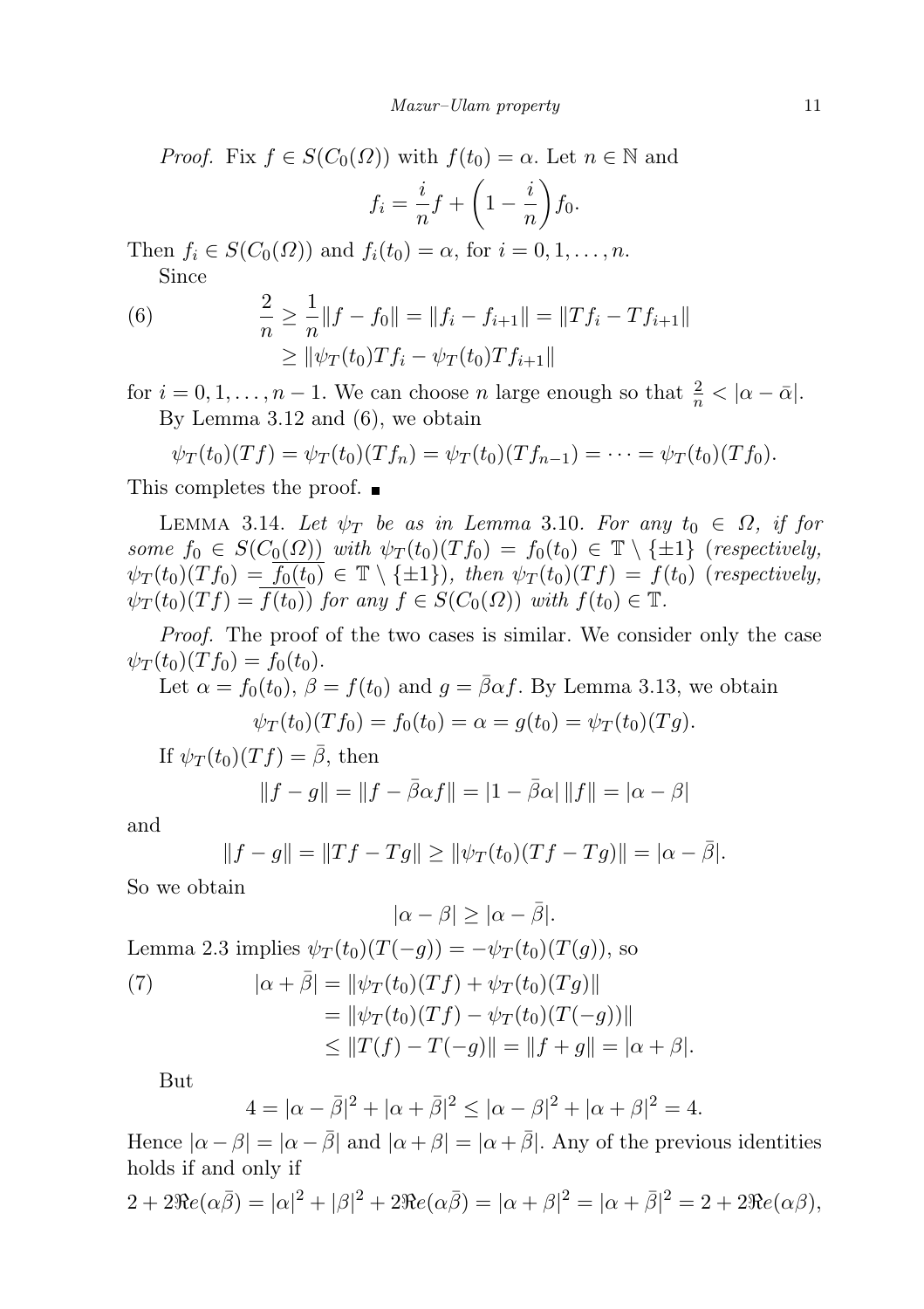i.e.

$$
\Re e(\alpha)\Re e(\beta) + \Im m(\alpha)\Im m(\beta) = \Re e(\alpha)\Re e(\beta) - \Im m(\alpha)\Im m(\beta),
$$

which is impossible since  $\alpha, \beta \notin \mathbb{R}$ . So  $\psi_T(t_0)(Tf) = \beta$ .

LEMMA 3.15. Let  $t \in \Omega$ . Then either  $\psi_T(t)(Tf) = f(t)$  for any  $f \in$  $S(C_0(\Omega))$  or  $\psi_T(t)(Tf) = \overline{f(t)}$  for any  $f \in S(C_0(\Omega)).$ 

*Proof.* Fix  $t_0 \in \Omega$ . Let  $u \in S(C_0(\Omega))$  with  $u(t_0) = i$ . By Lemma 3.12, we have either  $\psi_T(t_0)(Tu) = i$  or  $\psi_T(t_0)(Tu) = \overline{i}$ . Assume, without loss of generality, that  $\psi_T(t_0)(Tu) = i$ .

Let  $f_0 \in S(C_0(\Omega))$ . Lemma 2.6 implies that  $\psi_T(t_0)(Tf_0) = 0$  when  $f_0(t_0) = 0$ . So we can assume that  $f_0(t_0) \neq 0$ . For any  $\varepsilon \in (0, |f_0(t_0)|)$ ,

$$
U_{\varepsilon} = \left\{ t \in \Omega : \left| |f_0(t)| - |f_0(t_0)| \right| < \varepsilon \right\}
$$

is an open subset of  $\Omega$  with  $t_0 \in U_{\varepsilon}$  and the closure of  $U_{\varepsilon}$  is contained in the compact subset  $\{t \in \Omega : |f_0(t)| \geq |f_0(t_0)| - \varepsilon\}$  of  $\Omega$ . Take  $h_{\varepsilon} \in S(C_0(\Omega))$ such that  $0 \leq h_{\varepsilon} \leq 1$ ,  $h_{\varepsilon}(t_0) = 1$  and  $h_{\varepsilon}(U_{\varepsilon}^c) = 0$ . Define

$$
g_{\varepsilon}(t) = f_0(t) + h_{\varepsilon}(t)(1 - |f_0(t)|) \frac{f_0(t)}{|f_0(t)|}
$$

for all  $t \in \Omega$ . It is easy to check that  $g_{\varepsilon} \in S(C_0(\Omega))$  and  $g_{\varepsilon}(t_0) = \frac{f_0(t_0)}{|f_0(t_0)|} \in \mathbb{T}$ . So

(8) 
$$
||g_{\varepsilon}-f_0|| \leq 1 - |f_0(t_0)| + \varepsilon.
$$

By Lemma 3.14, we have  $\psi_T(t_0)(Tg_\varepsilon) = \frac{f_0(t_0)}{|f_0(t_0)|}$ . Then

(9) 
$$
\left| \frac{f_0(t_0)}{|f_0(t_0)|} - \psi_T(t_0)(Tf_0) \right| \leq |\psi_T(t_0)(Tg_{\varepsilon}) - \psi_T(t_0)(Tf_0)|
$$

$$
\leq \|Tg_{\varepsilon} - Tf_0\| = \|g_{\varepsilon} - f_0\|
$$

$$
\leq 1 - |f_0(t_0)| + \varepsilon.
$$

Define

$$
k_{\varepsilon}(t) = \begin{cases} h_{\varepsilon}(t) \frac{f_0(t)}{|f_0(t)|}, & f_0(t) \neq 0, \\ 0, & f_0(t) = 0, \end{cases}
$$

for all  $t \in \Omega$ . It is easy to check that  $k_{\varepsilon} \in S(C_0(\Omega))$ ,  $k_{\varepsilon}(t_0) = \frac{f_0(t_0)}{|f_0(t_0)|} \in \mathbb{T}$ and

(10) 
$$
||k_{\varepsilon} + f_0|| \leq 1 + |f_0(t_0)| + \varepsilon.
$$

Indeed, for any  $t \in \Omega$ , if  $t \in U_{\varepsilon}$ , then

$$
|k_{\varepsilon}(t) + f_0(t)| = \left| h_{\varepsilon}(t) \frac{f_0(t)}{|f_0(t)|} + f_0(t) \right| \le \left| h_{\varepsilon}(t) \frac{f_0(t)}{|f_0(t)|} \right| + |f_0(t)|
$$
  

$$
\le 1 + |f_0(t_0)| + \varepsilon.
$$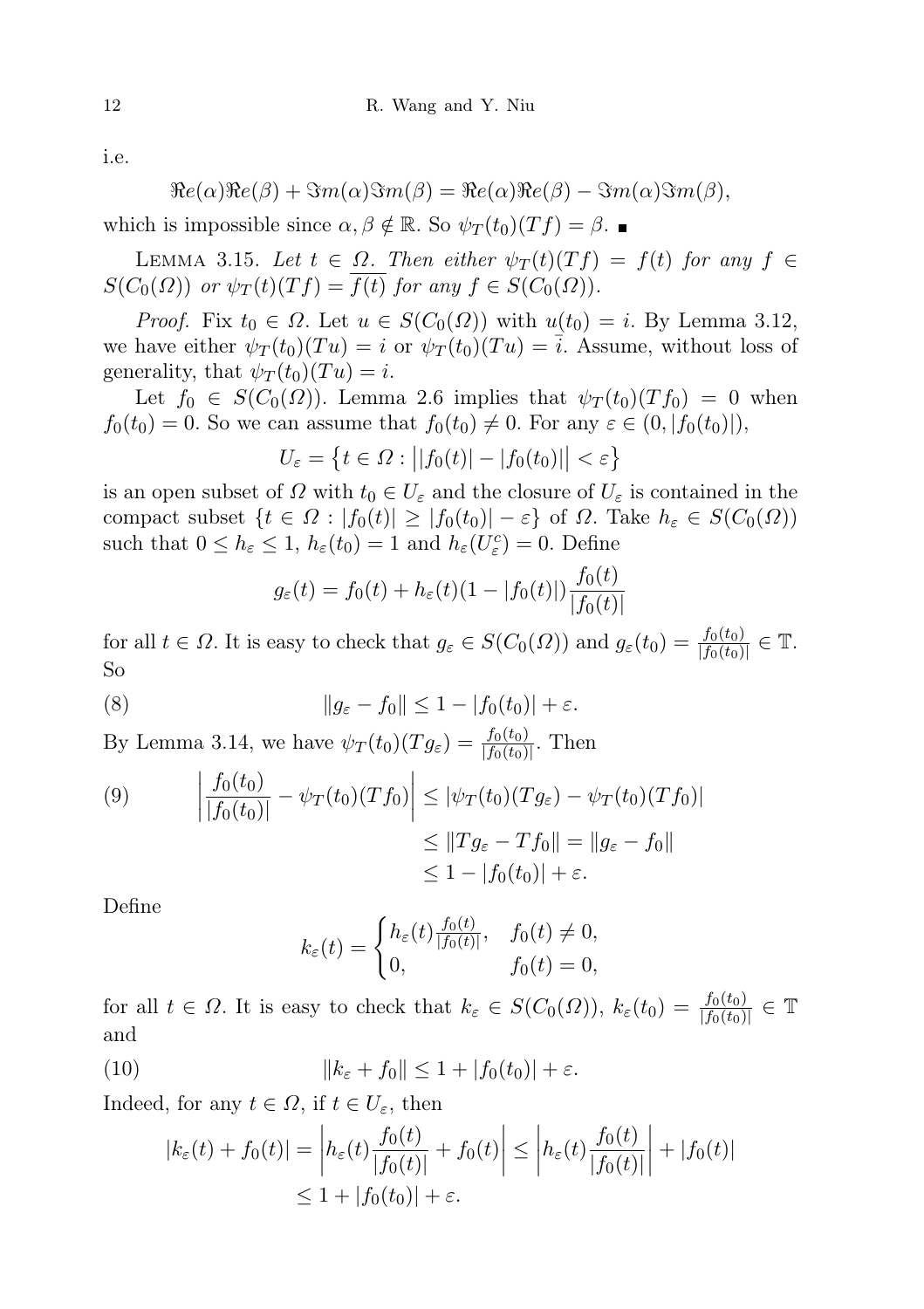If  $t \in U_{\varepsilon}^c$ , then

 $|k_{\varepsilon}(t) + f_0(t)| = |f_0(t)| \leq 1 \leq 1 + |f_0(t_0)| + \varepsilon.$ 

Hence

$$
||k_{\varepsilon} + f_0|| \le 1 + |f_0(t_0)| + \varepsilon.
$$

By Lemma 2.3, we obtain  $\psi_T(t_0)(T(-k_{\varepsilon})) = -\frac{f_0(t_0)}{f_0(t_0)}$  $\frac{J_0(t_0)}{|f_0(t_0)|}$ . Then

(11) 
$$
\left| \frac{f_0(t_0)}{|f_0(t_0)|} + \psi_T(t_0)(Tf_0) \right| \leq |\psi_T(t_0)(T(-k_{\varepsilon})) - \psi_T(t_0)(Tf_0)|
$$

$$
\leq \|T(-k_{\varepsilon}) - Tf_0\| = \|k_{\varepsilon} + f_0\|
$$

$$
\leq 1 + |f_0(t_0)| + \varepsilon.
$$

Since  $\varepsilon > 0$  is arbitrary, (9) and (11) give  $\psi_T(t_0)(Tf_0) = f_0(t_0)$ .

## 4. Main Theorem

MAIN THEOREM 4.1. Suppose  $\Omega$  is a locally compact Hausdorff space, and  $T : S(C_0(\Omega)) \to S(E)$  is a surjective isometry, where E is a complex Banach space. Then there exists an isometry U of  $C_0(\Omega)$  onto E and two disjoint subsets  $A, B$  of  $\Omega$  such that:

- (a)  $A \cup B = \Omega$ ;
- (b)  $U|_{C_0(A)}$  is linear and  $U|_{C_0(B)}$  is conjugate linear (where  $C_0(A) = \{f \in$  $C_0(\Omega) : f|_{A^c} = 0$  and  $C_0(B) = \{f \in C_0(\Omega) : f|_{B^c} = 0\}$ ;

(c) 
$$
U|_{S(C_0(\Omega))} = T
$$
.

Proof. Set

$$
A = \{t \in \Omega : \psi_T(t)(Tf) = f(t), \forall f \in S(C_0(\Omega))\},\
$$
  

$$
B = \{t \in \Omega : \psi_T(t)(Tf) = \overline{f(t)}, \forall f \in S(C_0(\Omega))\}.
$$

It is obvious that A and B are well defined and disjoint. Lemma  $3.15 \text{ im}$ plies that  $A \cup B = \Omega$ . Let  $A_1 = \psi_T(A)$  and  $B_1 = \psi_T(B)$ . It follows from Lemma 3.7 and the definition of  $\phi_T$  that  $A_1$  and  $B_1$  are disjoint subsets of  $ext B(E^*).$ 

Now, define  $U: C_0(\Omega) \to E$  as follows:

$$
U(f) = \begin{cases} ||f||T(f/||f||) & \text{if } ||f|| \neq 0, \\ 0 & \text{if } ||f|| = 0. \end{cases}
$$

It is obvious that  $U|_{S(C_0(\Omega))} = T$ . For any  $f, g \in C_0(\Omega)$ , by Lemma 3.15 and the definition of  $U$ , we have

(12) 
$$
||U(f) - U(g)|| \ge \sup_{t \in \Omega} |\psi_T(t)(U(f) - U(g))|
$$

$$
= \sup_{t \in \Omega} |f(t) - g(t)| = ||f - g||.
$$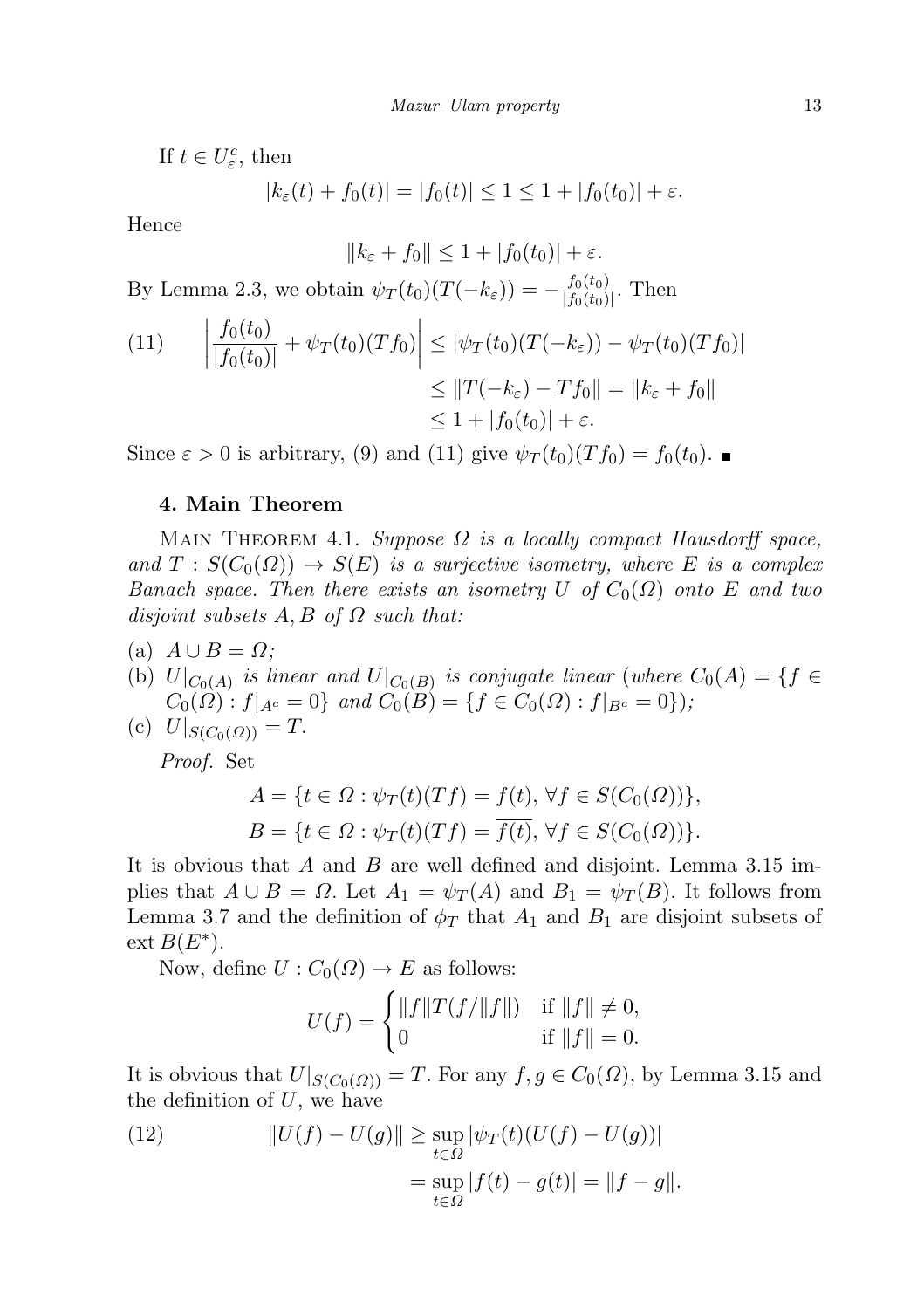By Theorem 2.7, U is an isometry of  $C_0(\Omega)$  onto E. Also, we have  $\psi_T(t)U(f) = f(t)\chi_A(t) + \overline{f(t)}\chi_B(t)$ 

for all  $f \in C_0(\Omega)$  and all  $t \in \Omega$  (where  $\chi_D$  is the characteristic function of D). If  $f, g \in C_0(A)$  and  $k_1, k_2 \in \mathbb{C}$ , then

$$
\psi_T(t)U(k_1f + k_2g) = (k_1f(t) + k_2g(t))\chi_A(t) + (k_1f(t) + k_2g(t))\chi_B(t)
$$
  
=  $(k_1f(t) + k_2g(t))\chi_A(t) = k_1\psi_T(t)U(f) + k_2\psi_T(t)U(g)$   
=  $\psi_T(t)(k_1U(f) + k_2U(g)).$ 

Note that the weak<sup>\*</sup>-closed absolutely convex hull of  $\{\psi_T(t): t \in \Omega\}$  is  $B(E^*)$ , i.e.,  $\overline{a_{\rm CO}}^{w^*} \{ \psi_T(t) : t \in \Omega \} = B(E^*)$ . Indeed, for any  $x \in S(E)$ , let  $f = T^{-1}(x)$ . Then  $||f|| = 1$ , hence there is a  $t_0 \in \Omega$  with  $|f(t_0)| = 1$ . Then  $\psi_T(t_0)(x) = \psi_T(t_0)(Tf) \in \{f(t_0), \overline{f(t_0)}\}$ . It follows that  $\{\psi_T(t) : t \in \Omega\}$  is 1-norming for E, hence the bipolar theorem shows that  $\overline{a_{\mathbf{c}\mathbf{o}}}^{w^*} \{ \psi_T(t) : t \in \Omega \}$  $= B(E^*)$ . We have

$$
U(k_1 f + k_2 g) = k_1 U(f) + k_2 U(g).
$$

So  $U|_{C_0(A)}$  is linear. Similarly,  $U|_{C_0(B)}$  is conjugate-linear on  $C_0(B)$ .

Acknowledgements. The authors wish to express their appreciation to Guanggui Ding for many helpful comments regarding isometric theory in Banach spaces.

The first author is supported by the Natural Science Foundation of China (Grant Nos. 11371201.11201337, 11201338, 11301384).

## References

- <span id="page-13-2"></span>[\[B\]](http://dx.doi.org/10.1016/j.laa.2021.09.020) T. Banakh, Every 2-dimensional Banach space has the Mazur–Ulam property, Linear Algebra Appl. 632 (2022), 268–280.
- <span id="page-13-4"></span>[\[CD\]](http://dx.doi.org/10.1016/j.jmaa.2010.11.025) L. Cheng and Y. Dong, On a generalized Mazur–Ulam question: extension of isometries between unit spheres of Banach spaces, J. Math. Anal. Appl. 377 (2011), 464–470.
- <span id="page-13-3"></span>[Con] J. B. Conway, A Course in Functional Analysis, Grad. Texts in Math. 96, Springer, 1990.
- <span id="page-13-1"></span>[\[CP\]](http://dx.doi.org/10.1080/03081087.2018.1505823) María Cueto-Avellaneda and A. M. Peralta, The Mazur–Ulam property for commutative von Neumann algebras, Linear Multilinear Algebra 68 (2020), 337–362.
- <span id="page-13-0"></span>[\[D\]](http://dx.doi.org/10.1007/978-1-4612-5200-9) J. Diestel, Sequences and Series in Banach Spaces, Grad. Texts in Math. 92, Springer, New York, 1984.
- <span id="page-13-5"></span>[\[Di1\]](http://dx.doi.org/10.1007/s10114-003-0240-z) G. G. Ding, On extension of isometries between unit spheres of E and  $C(\Omega)$ , Acta Math. Sinica Engl. Ser. 19 (2003), 793–800.
- <span id="page-13-8"></span>[Di2] G. G. Ding, The isometric extension of the into mapping from a  $\mathcal{L}^{\infty}(\gamma)$ -type space to some normed space E, Illinois J. Math.  $51$  (2007), 445–453.
- <span id="page-13-6"></span>[FW1] X. N. Fang and J. H. Wang, On linear extension of isometries between the unit spheres, Acta Math. Sinica Chin. Ser. 48 (2005), 1109–1112 (in Chinese).
- <span id="page-13-7"></span>[\[FW2\]](http://dx.doi.org/10.1007/s10114-005-0725-z) X. N. Fang and J. H. Wang, Extension of isometries between the unit spheres of normed space E and  $C(\Omega)$ , Acta Math. Sinica Engl. Ser. 22 (2006), 1819–1824.